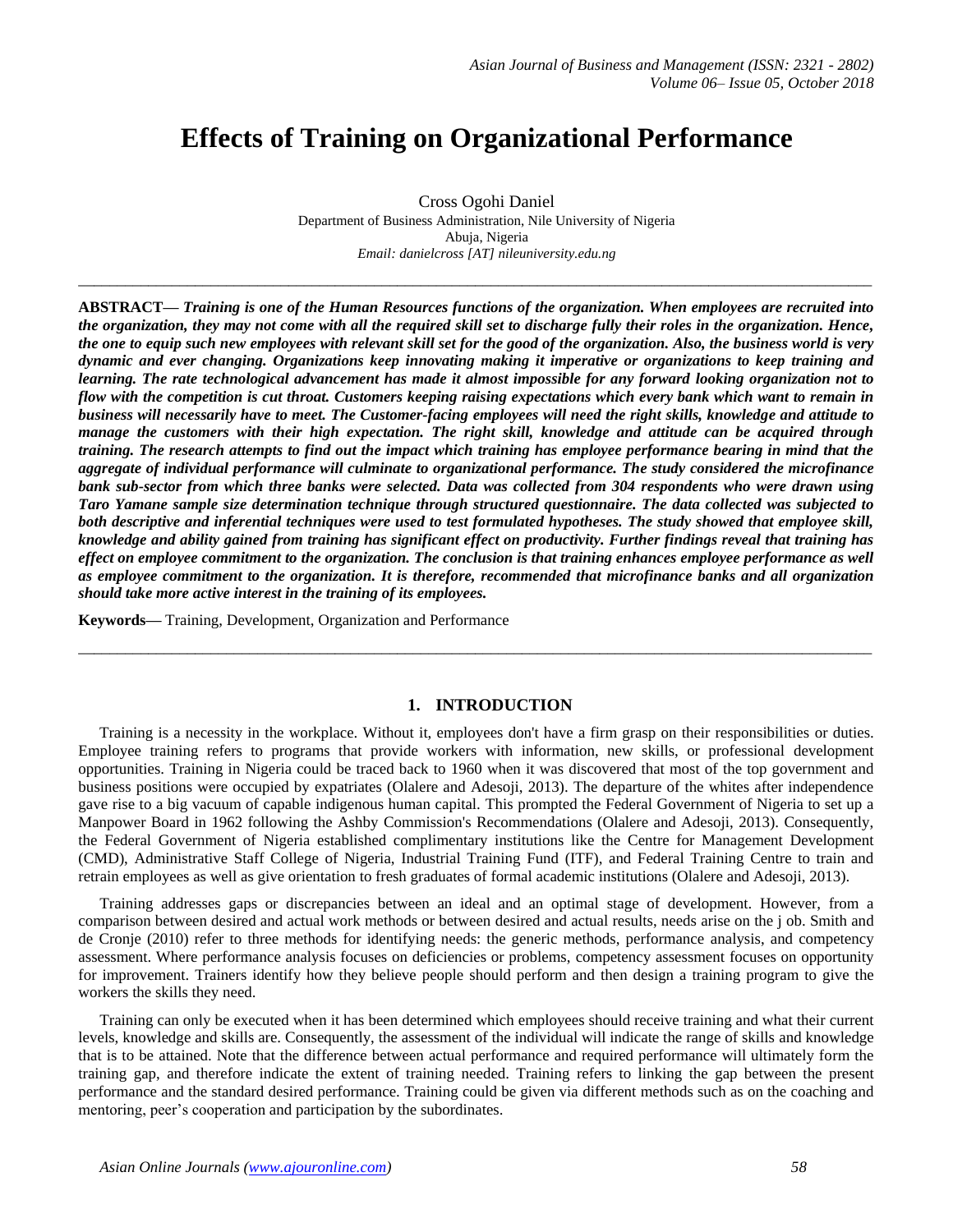Training is significant and an imperative tool for the organization to restore the performance of all the personnel for organizational growth and success. It is useful to both employers and employees of an organization. An employee will turn out to be more efficient and productive if he is trained well. Firms can create and enhance the quality of the present employees by providing widespread training and development. Training is important not only to expand productivity but also to motivate and inspire workers by allowing them know how essential their jobs are and providing them all the information they require to carry out those jobs (Anonymous, 1998). The general advantage received from employee training are: increased job satisfaction and increased motivation, morale, resulting in financial gain, increased efficiencies inn processes, increased capacity to adopt new technologies and methods, increased innovation in strategies and products and reduced employee turnover.

To contribute in the possible improvement of employee training in Microfinance Banks in general, this research was embarked upon to examine the effects of training on organizational performance vis-à-vis the processes of employee training and the challenges faced by the Human Resource Department in the selection of employees for training with reference to the employees of three selected Microfinance Banks in Abuja, Nigeria namely Hasal Microfinance Bank, Atlas Microfinance Bank and Fortis Microfinance Bank.

#### **2. STATEMENT OF THE PROBLEM**

This study begins from the realization of the need to effectively administer the effects of training on organizational performance. Training is a systematic process to enhance employee's skill, knowledge and competency, necessary to perform effectively on job. Overall, training impacts organizational competitiveness, revenue and performance. Unfortunately, the majority of governmental, private organization and international organizations are not recognizing the importance of training to increase their employee's productivity and when the economy slows or when profits decline, many organizations first seek cuts in their training budgets. This will leads to high job turnover then increase the cost to hire new employees which low down the organizational profitability.

The insights of employees on training have a great importance on the success of any organization. If the employees are pleased with the training policies of the organization, this will have a positive impact on the organization's productivity. The insights or attitude of employees is changed into positive or negative behavior. How do the employees view employee training policies of the organization? How does the Management view the Training Policy of its organization? Some view training and development as a waste of time and capital that would have been used in the production of goods and services that will increase profit to the organization. Sometimes, the concern that an employee could leave the organization after training affects the employees training and sometimes makes it unforeseen and unsystematic.

In order to fill this gap, the researcher is compelled to conduct a study on the effects of training on organizational performance with focus on processes and procedures of identifying skill gaps, training design and delivery style and employee perception towards training in Nigerian Microfinance Banks in Abuja.

#### **3. OBJECTIVES OF THE STUDY**

The main objective of the study is to investigate the impact of training on organizational performance with focus on three selected construction firms in Nigeria. However, specific objectives of the study are as follows:

- i. To determine the extent of effect of training design on employee productivity;
- ii. To determine the extent to which employee training affects organizational productivity.

#### **4. RESEARCH HYPOTHESES**

To achieve the objectives of this study, the following two null hypotheses were formulated for testing.

H1: The extent to which training design affects organizational productivity is not significant.

H2: The extent to which employee training affects organizational productivity is not significant

## **5. LITERATURE REVIEW**

#### *5.1 Conceptual Framework*

There has been a general resistance to investment in training in organizations until recently because of the presumption that employees hired under a merit system are qualified and trained for their jobs (Okotoni and Erero, 2005). It was further assumed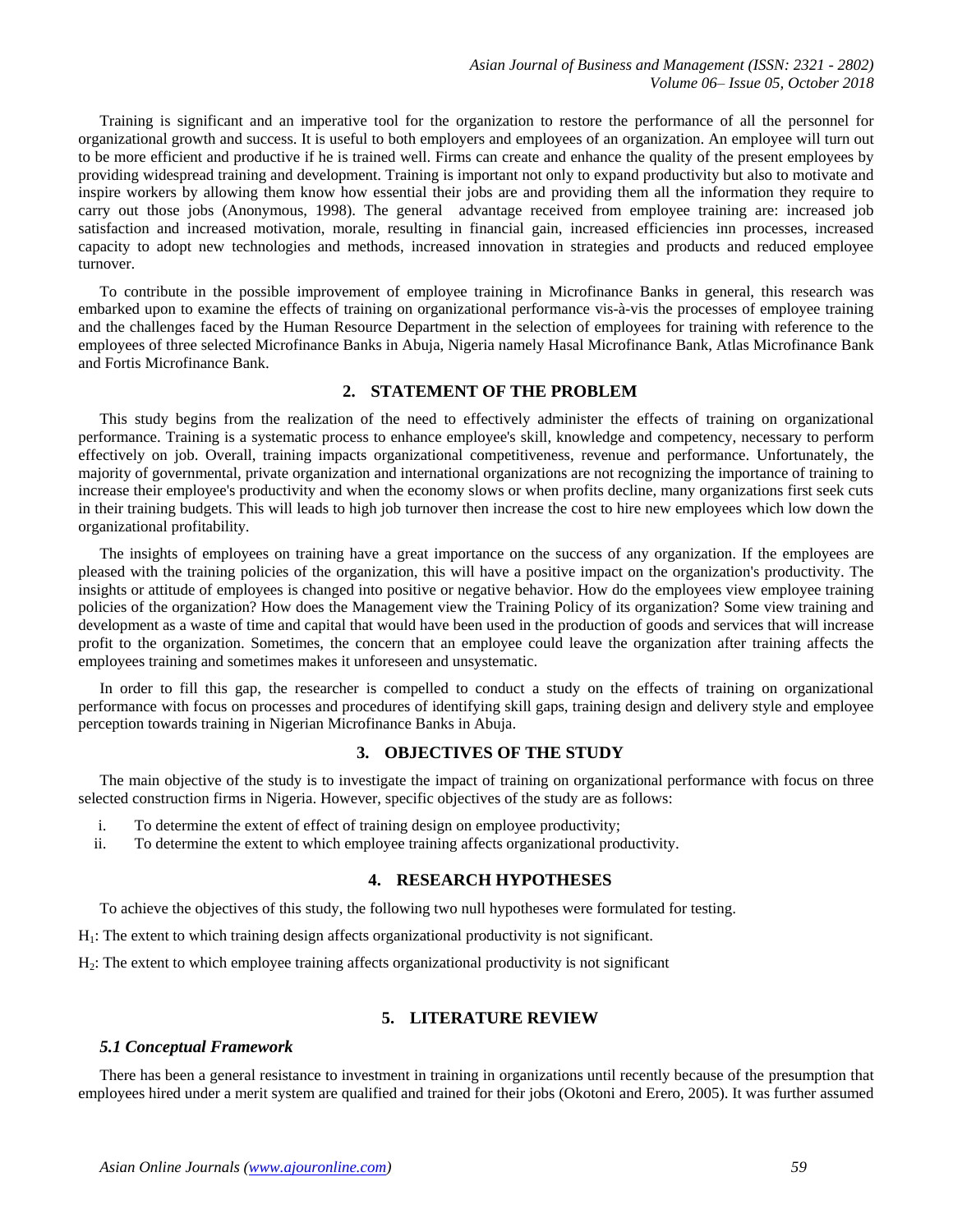that if that was not the case then it means that initial selection of personnel was faulty (Hamid, 2011). This assumption no longer holds as the need for training became evident in all sectors (Okotoni and Erero, 2005).

According to Crawford in Adamu (2008), training is the ways in which specific knowledge and skills necessary to perform specific jobs are taught and learnt, development entails an analogous process in which people acquire more general abilities and information, but in ways that cannot always be tied directly to a particular task they perform. Training refers to the acquisition of skills, knowledge and information directly required for the performance of a specific role. It includes on-the-job training, workshops, seminars and conference. Development broadly refers to job enrichment that has an intrinsic mechanism to motivate an employee to accept and play challenging organizational tasks (Chukwunenye and Igbokwe, 2011).

Development is not as specific as training; it is more general in application. It is used in relation to the process of helping managerial employee who performs non-routine jobs to improve their managerial, administrative and decision making abilities and competence (Adamu, 2008).Training is any learning activity which is aimed at the acquisition of specific knowledge and skills for the purpose of an occupation or task.

"In the fast pace changing world of business and environmental uncertainty, organizations realize its limitation of dealing with new challenges (Tai, 2006). However the further states that the firms should invest in training programs to make their employees competent enough to face uncertainties and take effective decision in time, in order to remain competitive in the market. Effective training is beneficial for the firm in variety of ways, such as, it plays a vital role in building and maintaining capabilities, both on individual and organizational level, and thus participates in the process of organizational change (Ezigbo 2011). Moreover, it enhances the retention capacity of talented workforce, hence decreasing the unintentional job rotation of the workers (Jones and Wright, 1992; Shaw et al., 1998). Furthermore, it indicates the firm's long-term commitment towards its workers and increases the employee's motivational level (Pfeiffer, 1994). All these contributions lead to an achieving competitive advantage and to an enhancement in employee performance and organizational productivity (Huselid, 1995).Effective training and development programs aimed at improving the employees' performance. Training refers to bridging the gap between the current performance and the standard desired performance. Training could be given through different methods such as on the coaching and mentoring, peer's cooperation and participation by the subordinates. This team work enable employees to actively participate on the job and produces better performance, hence improving organizational performance.

Training programs not only develops employees but also help an organization to make best use of their humane resources in favor of gaining competitive advantage. Therefore, it seems mandatory by the firm to plan for such a training program for its employees to enhance their abilities and competencies that are needed at the workplace (Hamid, 2011).Training not only develops the capabilities of the employee but sharpen their thinking ability and creativity in order to take better decision in time and in more productive manner (Ezigbo, 2011). Moreover it also enables employees to deal with the customer in an effective manner and respond to their complaints in timely manner. Training develops self-efficacy and results in superior performance on job, by replacing the traditional weak practices by efficient and effective work related practices.

#### *5.2 Training Design and Organizational Performance*

It is very necessary for the organization to design training in a very careful manner (Armstrong, 2000). The design of the training should be according to the needs of the employees (Khan, Khan and Khan, 2011). Those organizations which develop a good training design according to the need of the employees as well as the organization always get good results (Partlow, 1996). Effective training design considers learning concepts, legal issues, and different approaches to training (Mathis and Jackson, 2000). Training design plays a very crucial role in the employee as well as organizational performance. A bad training design is nothing but the loss of time and money (Tsai and Lin, 2007).

Mathis and Jackson (2000) assert that there are three primary considerations when designing training. They are determining learner's readiness, understanding different learning styles, and designing training for transfer. For training to be successful and capable of influencing organizational performance, the trainees must have the basic skills necessary for learning, the motivation to learn and possess self-efficacy. Since the objective of training is to assist learners acquire the behavior necessary for effective work performance, it is therefore imperative that a clear understanding of the ways in which learning theories are applied when designing training programs are explained.

Flippo (1984) opines that the more highly motivated the trainee, the more quickly and thoroughly a new skill or knowledge is learned. People learn if they accept the need for training and commit to it. For instance, if their motivation is weak and they doubt their ability to learn; no matter how well their training is designed and implemented, its effectiveness will be limited. This is to say that training must be related to something which the trainee desires. The drive could be the need which the trainee feels that training will help him or her solve. For example, job promotion, recognition, and so on (Bryan, 1990).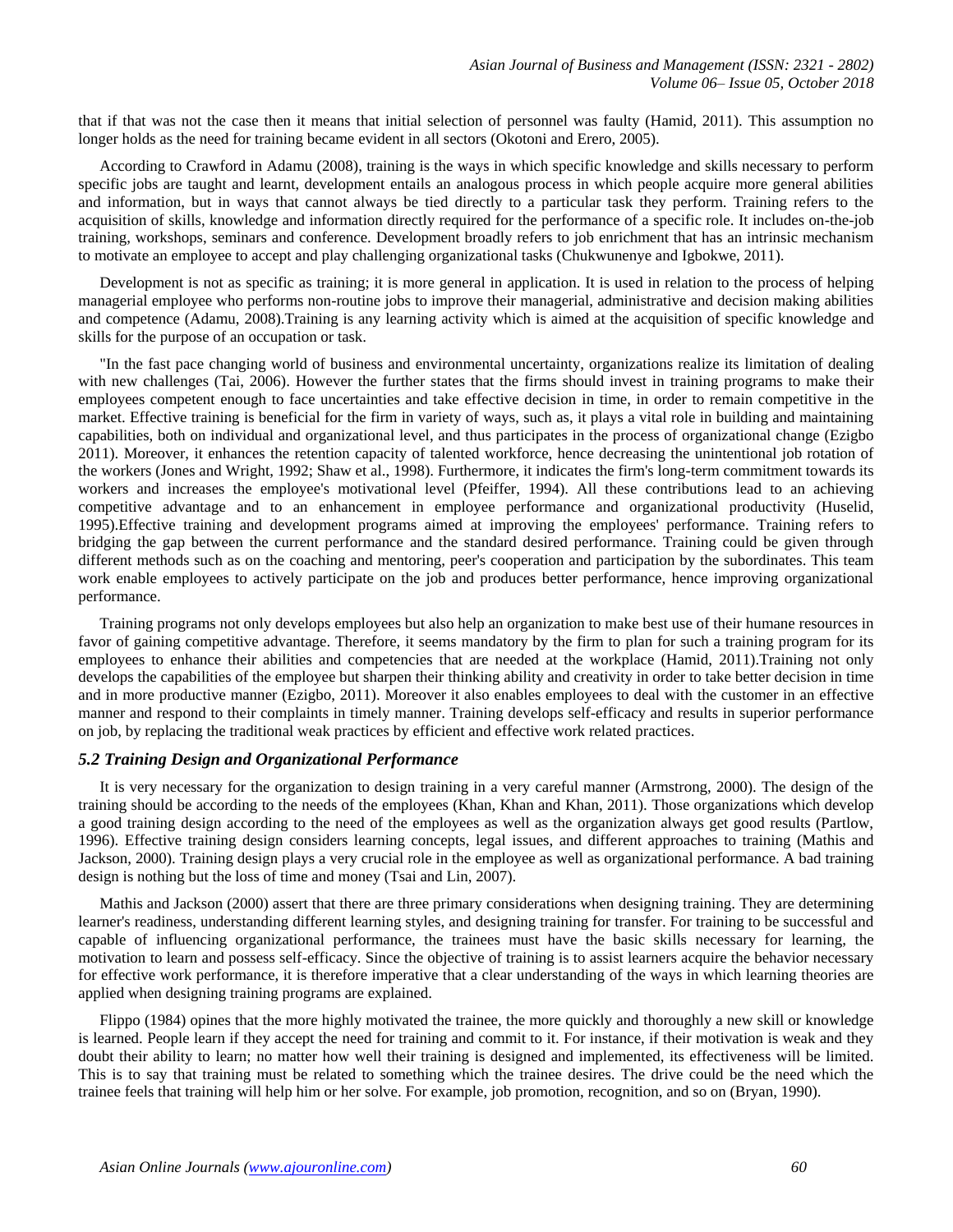The second requirement is cue. Through training the learner recognizes relevant cues and associates them with desired responses. The third is response. Training should be immediately followed with positive reinforcement to enable the learner feel the response. If reinforcement is not timely, positive and consistent; then there is every tendency that it will not produce the desired result. Feedback is another important requirement. The information the learner receives indicating the quality of his response is the feedback. It should be made available as quickly as possible to ensure possible effective learning. Although, these learning principles are good, the author, nevertheless, failed to discuss its practicability, where the learner actively participates in using the skills and knowledge acquired and did not mention that the level of aptitude and intelligence of individuals are different and that could affect the methods of training (Bryan, 1990).

## **5.3** *Effects of Employee Training on Employee Motivation Vis-À-Vis Organizational Performance*

Stoner, Freeman and Gilbert (2007) affirm that "managers and management researchers have long believed that organizational goals are unattainable without the enduring commitment of members of the organization". There will be no improvement on employees' performance without employees being motivated to perform. Several authors have given many definitions to motivation. However, a general understanding from the various definitions of Motivation is that motivation is what causes one to act (Stoner et al, 2007). It is the process that guides and maintains goal-oriented behavior. Motivation is a human psychological characteristic that contributes to a person's degree of commitment. Eisenhower defined "Motivation as the art of getting people to do what you want them to do because they want to do it" (Brainy Quote).

Training is an excellent source of motivation. When an organization sends an employee for training, obviously, that employee will be motivated to perform. Advance Team Concepts, a training firm based in the USA opine that trained employees have a greater capacity to be empowered and perform with excellence, which also motivates them since it builds their sense of ownership, confidence and willingness. No matter the size of an organization, having a team of motivated, hardworking employee is crucial to business success.

Similarly, when people lose their motivation, their productivity suffers. They become less productive, less creative; less of an asset to the organization (AllBusiness.com).Training has always been seen as a positive impact in every organization. Employee training increases employee motivation to perform which in-turn increases organizational performance. Looking back to the original experiment by Elton Mayo in Chicago from 1927 - 1932, the mere fact that an organization has paid attention to people (employee) spurs them to better job performance.

For instance, suppose a management trainee has been given specialized training in skills show that such employee is valued in the organization. The feeling that he/she is on track to the top will motivate him/her to work harder and better. From the argument thus far, training has an important role in motivating employee to increased performance. Besides, employees need to be constantly motivated to ensure that there is no shortfall in productivity.

#### *5.4 Measuring the Impact of Training on Organizational Performance*

valuating the impact of investments in people (such as training) helps to justify the costs incurred, validate the intervention as a business tool, and aid the design and selection of future investment methods (Page, Jagger, Tamkin and Henwood, 2006). Page et al (2006) further assert that in practical terms, isolating the impact on the bottom line is complex and therefore many organizations do not try to measure it very rigorously. Evaluation is a systematic process of determining the significance or worth of subject, using criteria governed by a set of standards. It can assist an organization to ascertain the degree of achievement or value in regards to the aim and objectives of an undertaken project.

The primary aim of evaluation, apart from gaining insight into prior or existing initiatives, is to enable reflection and assistance in the identification of future change (Sarah Del Tufo, 2002)

i. Organizational Performance Measurement

Many measures of performance may be more relevant to some sectors than others. When measuring organizational performance, the choice of measures should be informed by the sector and business-specific context (Page et al, 2006). Measurement of organizational performance is not without its challenges. Measures based on accountancy are to some extent, open to manipulation and therefore may be difficult to compare over time, or between organizations. Many measures do not necessarily capture the quality of a product or service and where part-time work is frequent and to be comparable, measures need to take into account hours worked (Page et al, 2006).

Page and others developed a set of 'core' measures of organizational performance that have general application, to enable benchmarking and comparison across sectors. The 'core' set of measures include: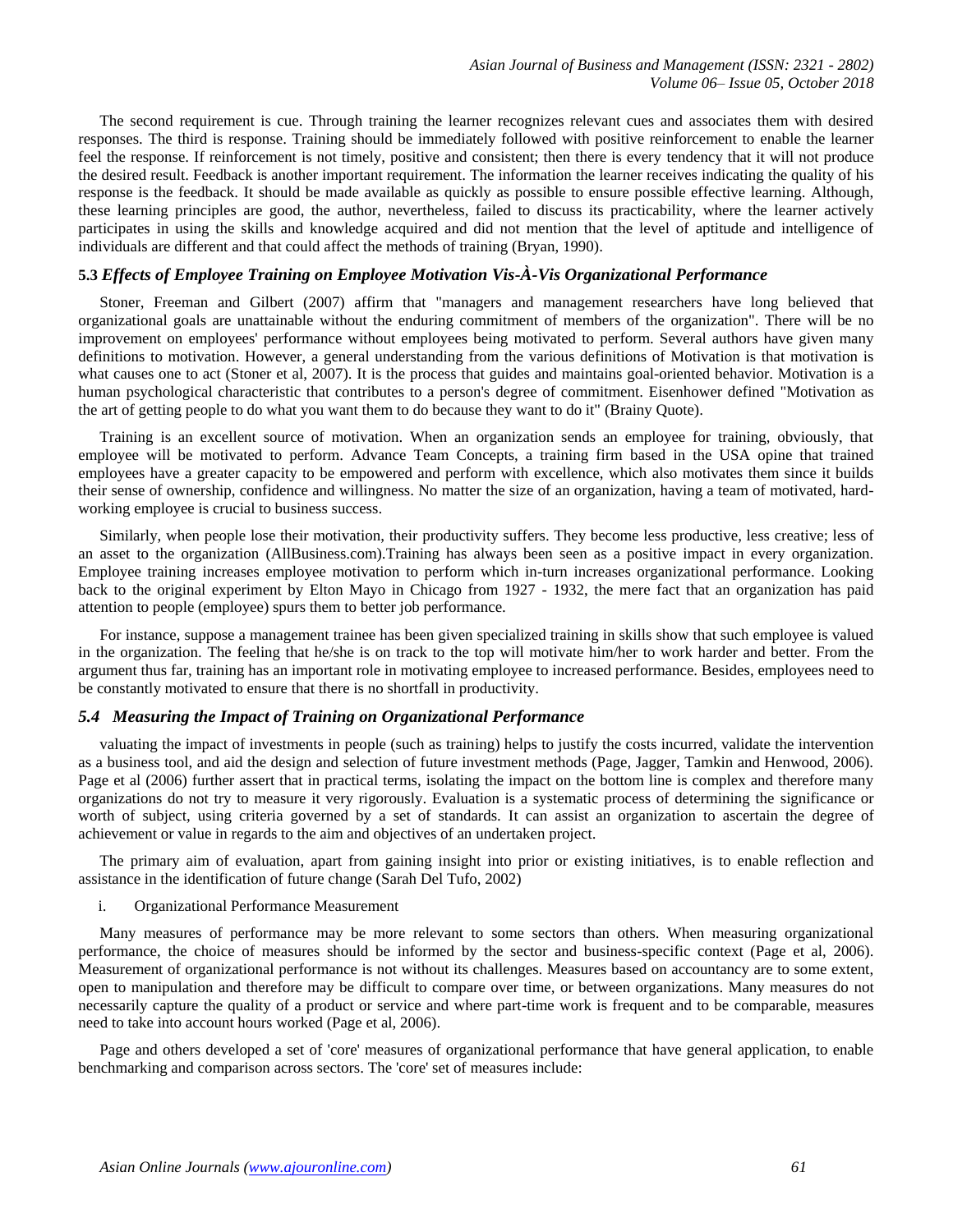- a. Productivity: Productivity could be measured using Net added value per hour worked or Net added value per worker. However, this measure will be affected by investments other than those in skills and training, for example in capital
- b. Profitability: Return on assets is a useful measure of profitability, and measures how well a company is using its assets to generate earnings. However, values can vary substantially between companies and between sectors and therefore for wider benchmarking purposes profit per employee may be more effective.
- c. Quality: Manufacturing organizations could estimate quality using the Number of defects in a given number of products. More generally, customer satisfaction could be used. Exactly how customer satisfaction is measured is likely to vary from organization to organization.
- d. Innovation: Sales (N) from new or adapted products or services is a measure that could be used to benchmark innovation across sectors and which takes some account of the success of the innovation
- e. Staff performance: Employees' performance is appraised against preset standards.
- ii. Employee Performance Indicators

Tracking employee training and measuring training effectiveness is a key objective of any HR department. To ensure that there is adequate return on investment in training of new and current employees, the organization has to establish key performance indicators (KPI). KPI if created and tracked properly serve as a benchmark for measuring the progress of employees towards a set of broader based goals or objectives (Lilly, 2011). However, most organizations are faced with the challenges of developing a good KPI.

Lilly (2011) suggests that quality key performance indicators for tracking employee training effectiveness should include: Measurable and quantifiable indicators; Competency based indicators; Linked to proficiency indicators; and Mapped to organizational and employee goals indicators. Hakala (2008) explains that performance measurement uses the following indicators of performance

- a. Quantity: This indicator places emphasis on the number of units produced processed or sold against the set standard i.e. the number of units to be produced, processed or sold
- b. Quality: The quality of work performed can be measured by several means. The percentage of work output that must be redone or is rejected is one such indicator. In a sales environment, the percentage of inquiries converted to sales is an indicator of salesmanship quality.
- c. Timeliness: This indicator measures how fast work is performed or how fast services are provided. For example, in a service industry, the average customer's downtime is a good indicator of timeliness, while in a manufacturing outfit; it might be the number of units produced per hour.
- d. Cost-Effectiveness: The cost of work performed should be used as a measure of performance only if the employee has some degree of control over costs.
- e. Absenteeism/Tardiness: An employee is obviously not performing when he or she is not at work. Other employees' performance may be adversely impacted by absences, too.
- f. Creativity: It can be difficult to quantify creativity as a performance indicator, but in many white-collar jobs, it is vitally important. Supervisors and employees should keep track of creative work examples and attempt to quantify them.
- g. Adherence to Policy: This may seem to be the opposite of creativity, but it is merely a boundary on creativity. Deviations from policy indicate an employee whose performance goals are not well aligned with those of the company.
- h. Gossip and Other Personal Habits: This indicator may not seem performance-related to the employee, but some personal habits, like gossip, can detract from job performance and interfere with the performance of others. The specific behaviors should be defined, and goals should be set for reducing their frequency.
- i. Personal Appearance/Grooming: Most people know how to dress for work, but in many organizations, there is at least one employee who needs to be told.

## **6. METHODOLOGY**

This research therefore covers the selected Coca-Cola Bottling Company in Abuja. Secondary data were obtained through books, journals, and internet. Empirical works of other scholars were consulted. A simple size of 319 was obtained from the population of 1573 at 5% error tolerance and 95% degree of freedom using Yamane's statistical formula 304(95.3%) of the questionnaires distributed 151(71%) were returned and 15(4.7%) were not returned. The questionnaire was designed in Likert scale format. The researchers conducted a pre-test on the questionnaire to ensure the validity of the instrument. Simple linear regression test and Pearson product moment correlation coefficient were used to test the hypotheses.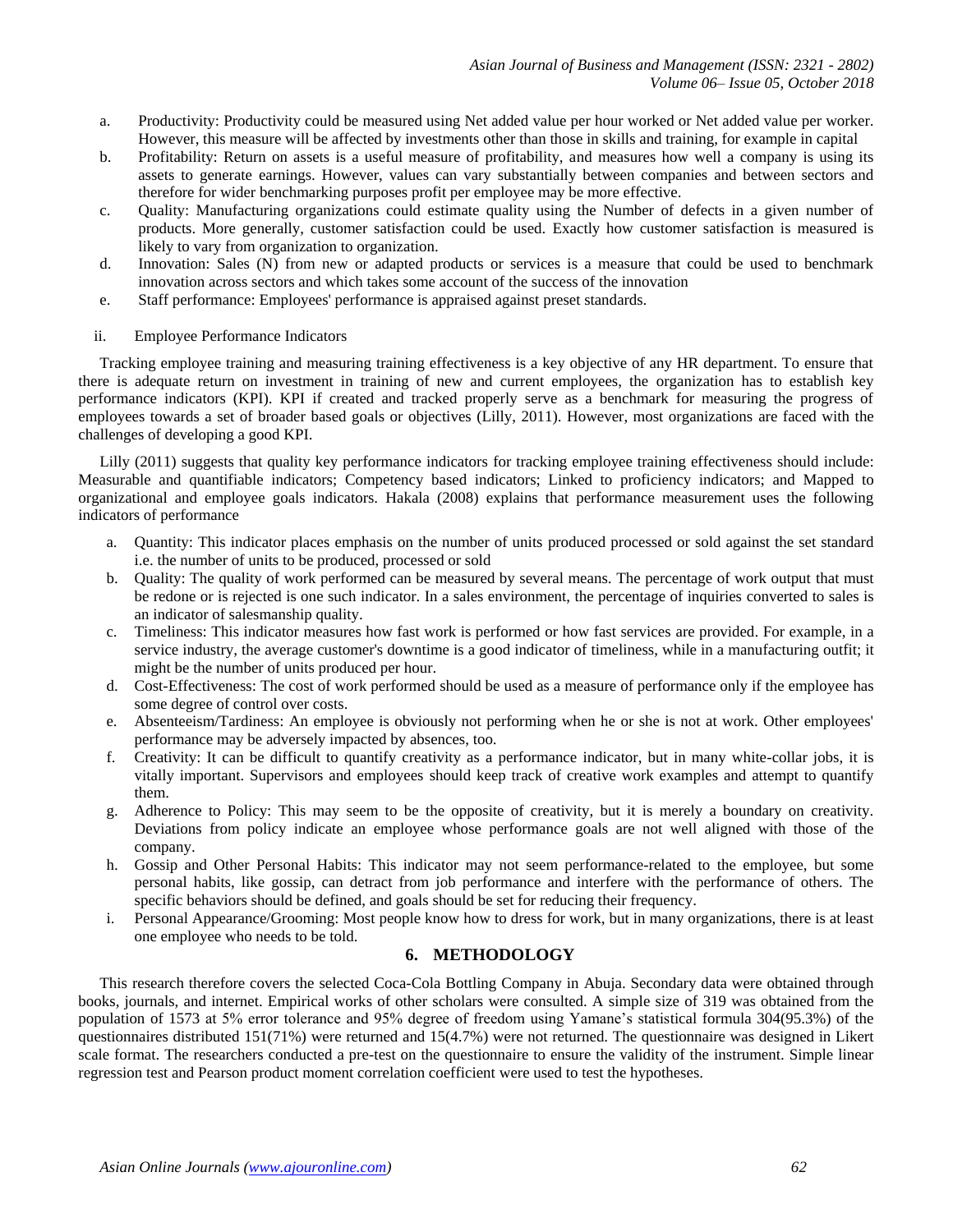## **7. TEST OF HYPOTHESES**

The two hypotheses were tested with various test statistics aided by computer applied Statistical Package for Social Sciences (SPSS: 21.00s version) of Microsoft environment. Specifically, Pearson product moment correlation coefficient test was used to test hypotheses one and, hypothesis two was tested using simple linear regression

#### **Test of hypothesis one**

H<sub>1</sub>: The extent to which training design affects organizational productivity is not significant.

|                                | Mean   | Std.<br>Deviation | N   |
|--------------------------------|--------|-------------------|-----|
| organizational<br>productivity | 2.8253 | 1.27682           | 304 |
| <b>Training Design</b>         | 3.1613 | 1.37593           | 304 |

|  | <b>Table 1: Descriptive Statistics</b> |  |
|--|----------------------------------------|--|
|--|----------------------------------------|--|

Source: SPSS version 21.00

| Table 2: Correlations          |                        |                        |                                |  |
|--------------------------------|------------------------|------------------------|--------------------------------|--|
|                                |                        | Training<br>Design     | organizational<br>productivity |  |
| organizational<br>productivity | Pearson<br>Correlation | 1                      | $.716$ <sup>**</sup> )         |  |
|                                | $Sig. (2-tailed)$      |                        | .000                           |  |
|                                | N                      | 304                    | 304                            |  |
| <b>Training Design</b>         | Pearson<br>Correlation | $.716$ <sup>**</sup> ) |                                |  |
|                                | Sig. (2-tailed)        | .000                   |                                |  |
|                                | N                      | 304                    | 304                            |  |

#### **Table 2: Correlations**

#### **\*\* Correlation is significant at the 0.01 level (2-tailed). Source: SPSS version 21.00**

Table (1) shows the descriptive statistics of the Organizational Productivity via, Training Design with a mean response of 2.8253 and std. deviation of 1.27682 for Training Design and a mean response of 3.1613 and std. deviation of 1.37593 for organizational productivity and number of respondents (304). By careful observation of standard deviation values, there is not much difference in terms of the standard deviation scores. This implies that there is about the same variability of data points between the dependent and independent variables.

Table (2) is the Pearson correlation coefficient for Training Design and organizational Productivity. The correlation coefficient shows 0.716. This value indicates that correlation is significant at 0.05 level (2tailed) and implies that there is a significant positive relationship between Training Design and organizational productivity  $(r = .716)$ . The computed correlations coefficient is greater than the table value of  $r = .195$  with 383 degrees of freedom (df. = n-2) at alpha level for a two-tailed test ( $r = .716$ ,  $p < .05$ ). However, since the computed  $r = .716$ , is greater than the table value of .195 we reject the null hypothesis and conclude that the extent to which training design affects organizational productivity is significant  $(r = .716$ ,  $P < 0.05$ ).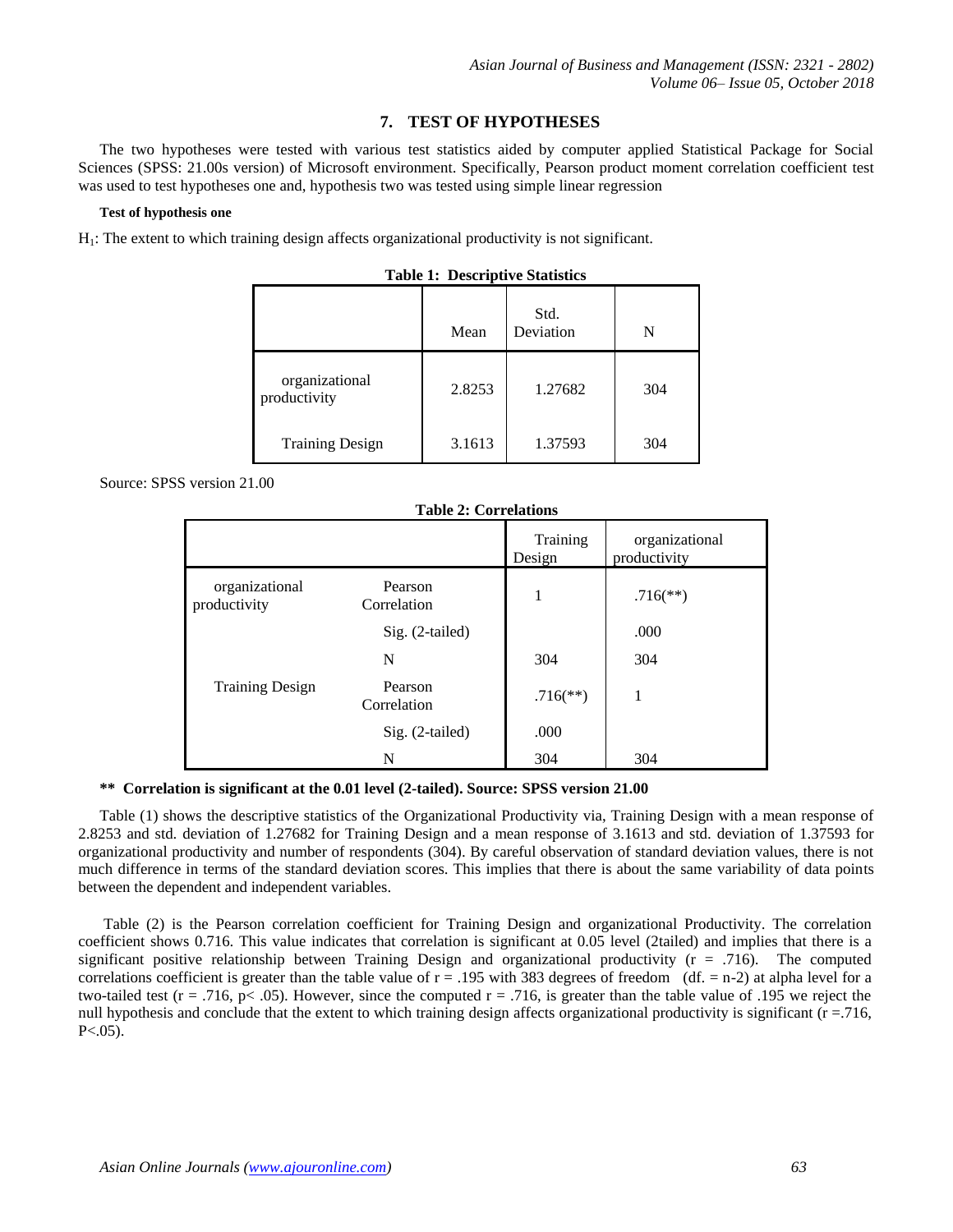## **Test of Hypothesis Two**

H2: The extent to which employee training affects organizational productivity is not significant

|                                | Mean   | Std.<br>Deviation | N   |
|--------------------------------|--------|-------------------|-----|
| <b>Training Design</b>         | 1.7532 | .95348            | 608 |
| Organizational<br>productivity | 1.9948 | .64304            | 608 |

## **Table 3: Descriptive Statistics**

## **Table 4: Model Summary<sup>a</sup>**

|                 |                                | Training<br>Design | organizational<br>productivity |
|-----------------|--------------------------------|--------------------|--------------------------------|
| Pearson         | <b>Training Design</b>         | 1.000              | .808                           |
| Correlation     | organizational<br>productivity | .808               | 1.000                          |
| Sig. (1-tailed) | <b>Training Design</b>         |                    | .000                           |
|                 | organizational<br>productivity | .000               | ٠                              |
| N               | <b>Training Design</b>         | 608                | 608                            |
|                 | organizational<br>productivity | 608                | 608                            |

## **Table 5: Model Summary<sup>b</sup>**

| Model                                           | R                 | R<br>Square | Adjusted<br>Square | -R I | Std. Error of<br>the Estimate | Durbin-<br>Watson |
|-------------------------------------------------|-------------------|-------------|--------------------|------|-------------------------------|-------------------|
|                                                 | .808 <sup>a</sup> | .795        | .693               |      | .90787                        | .044              |
| a. Predictors: (Constant), Training Design      |                   |             |                    |      |                               |                   |
| Dependent Variable: organizational productivity |                   |             |                    |      |                               |                   |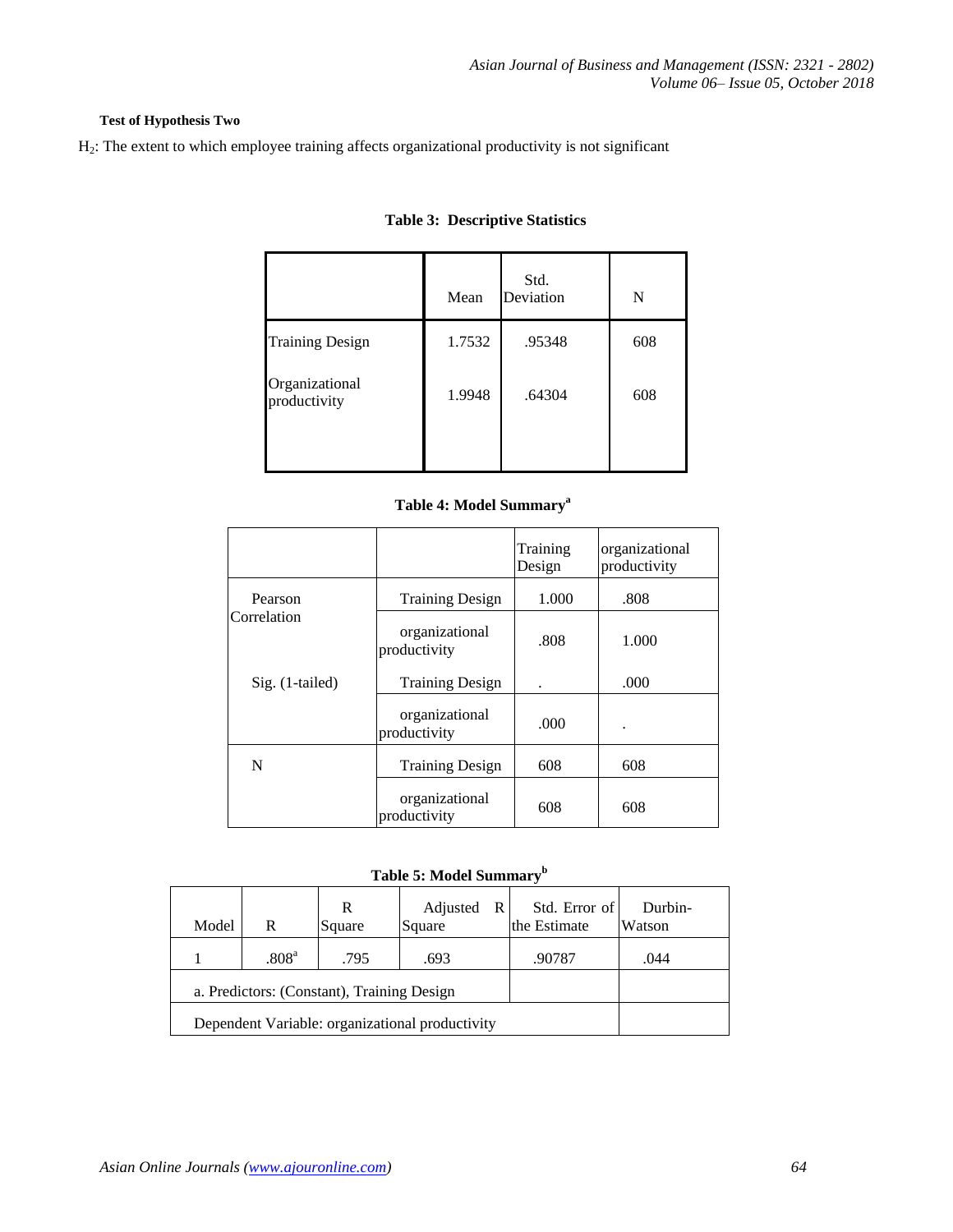|       |                    | <b>Unstandardized Coefficients</b> |      | Standardized<br>Coefficients |        |
|-------|--------------------|------------------------------------|------|------------------------------|--------|
| Model |                    | Std. Error<br>В                    |      | <b>B</b> eta                 | T      |
|       | (Constant)         | 2.663                              | .107 |                              | 24.956 |
|       | Training<br>Design | 1.456                              | .051 | .808                         | 18.956 |

#### **Table 6: Coefficients<sup>a</sup>**

a. Dependent Variable: organizational productivity

|  | Table 7: ANOVA <sup>b</sup> |
|--|-----------------------------|
|--|-----------------------------|

| Model |                | of<br>Sum<br>Squares | Df  | Mean<br>Square | F      | Sig.              |
|-------|----------------|----------------------|-----|----------------|--------|-------------------|
|       | Regressio<br>n | 66.109               |     | 66.109         | 80.207 | .000 <sup>a</sup> |
|       | Residual       | 633.008              | 606 | .824           |        |                   |
|       | Total          | 699.117              | 607 |                |        |                   |

 $R = 0.808$ 

 $R^2$  $= 0.795$ 

$$
F\quad = 80.207
$$

 $DW = .044$ 

#### **Interpretation:**

The regression sum of squares (66.109) is less than the residual sum of squares (633.008), which indicates that more of the variation in the dependent variable is not explained by the model. The significance value of the F statistics (0.000) is less than 0.05, which means that the variation explained by the model is not due to chance.

R, the correlation coefficient which has a value of 0.808, indicates that extent to which employee training affects organizational productivity is significant. R square, the coefficient of determination, shows that 79.5% of the variation in the customer satisfaction is explained by the model.

With the linear regression model, the error of estimate is high, with a value of about 0.90787. The Durbin Watson statistics of .044, which is not tends to 2 indicates there no is autocorrelation. The Training Design coefficient of 0.513 indicates a positive significance between Training Design and organizational productivity, which is statistically significant (with  $t =$ 24.956). Therefore, the null hypothesis should be rejected and the alternate hypothesis accordingly accepted.

#### **8. DISCUSSION OF FINDINGS**

Hypothesis one was tested with Pearson's product moment correlation in order determine the extent of effect of training design on employee productivity, with a computed result  $(r = 0.716; p < 0.05)$ , the null hypothesis was rejected and the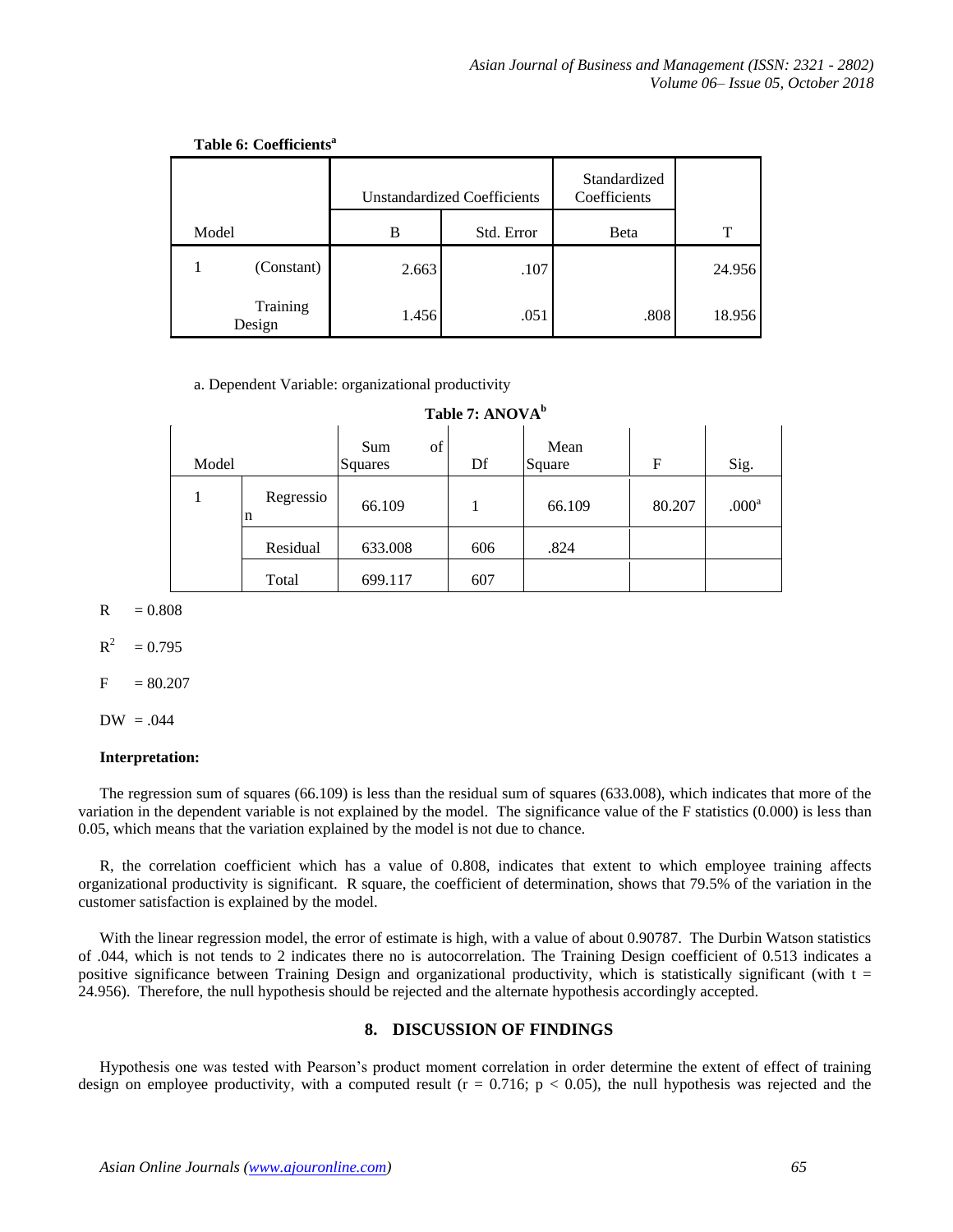alternate hypothesis was accepted resulting in the conclusion that the extent to which training design affects organizational productivity is significant.

Hypothesis two was tested using simple linear regression to determine the extent to which employee training affects organizational productivity, with a computed result ( $r = 0.808$ ; F 80.207; t=24.956; P < 0.05). The null hypothesis was rejected and the alternate hypothesis was accepted resulting in the conclusion that extent to which employee training affects organizational productivity is not significant

## **9. CONCLUSION**

Conclusively, the result of this study has shown that training influences organizational Productivity in the microfinance banks. Specifically, with consistent training, skill, knowledge and ability of employees in microfinance banks are bound to improve. Consequently, the trained employees will apply this skill, knowledge and ability to improve productivity, efficiency and commitment and therefore render quality services to customers of the organisations. The business environment is constantly evolving and dynamic; therefore there is no gainsaying to the fact that any future inclined organisation like most microfinance banks must prioritise training so as to effectively improve its employees' performance.

#### **10. RECOMMENDATIONS**

From the research findings, it is very clear that training an important critical survival and success factor for the organization. It is therefore imperative that the organization should pay the deserved attention to training. In view of, the following recommendations are put forward:

- i. Top Management Support: The top management of the organization should recognize training as critical to the success of the organization and impress on other level of employees to do the same. In this regard, top management should not secret of its support for training. Training should not be seen as a means of distributing favor and loyalty patronage to employees. It is in the interest of the organization for the employees to be trained adequately for the challenges of their job roles.
- ii. Attitude towards training: Some employees see training as a period of jamboree when they can be away from office routine and have fun, without minding the cost in terms time and financial resources to the organization. Organization pays for the training but the employee hardly attends the training thereby denying the organization the benefit of the training. Employees need to show the right attitude towards training to encourage the organization to keep training. Sometimes management sees training as waste of money and time because staff could still function without getting formal training. Training enhances employee commitment to the organization and employee commitment is invaluable in an organization.
- iii. Proper organizational needs assessment: Through appraisal process, the organizational and individual training needs can be established. Due to the high cost of training, it should not be handled on a haphazard manner.

#### **11. REFERENCES**

- [1] Adamu, S. (2008), Manpower Planning and Administration, Lagos: National Open University of Nigeria.
- [2] Anonymous (1998, Sept/Oct). What nonprofits need to know about technology. Nonprofit World, 16, 38.
- [3] Armstrong, M. (1996), A Handbook on Personnel Management Practice, (5th edition), London: Kogan Page.
- [4] Brainy Quote, www.brainyquote.com, [accessed 25 August 2018].
- [5] Bryan, L. A. (1990), An Ounce of Prevention for Workplace Accidents, Training and Development Journal, 44(7), NY: USA.
- [6] Chukwunenye, I.O., and Igbokwe, B.N. (June, 2011), Training, manpower development and job performance: perception and relevance among civil servants in Ebonyi State, Nigeria. Journal of Economics and International Finance, 3(6), 399-406, http://www.academicjournals.org/JEIF [accessed 3 September 2018].
- [7] Ezigbo, C.A. (2011), Advanced Management: Theory and Applications, Enugu: Immaculate Publications Limited.
- [8] Flippo, E.R. (1984), Personnel Management (6th Ed), New York: McGraw-Hill.
- [9] Hakala, D. (2008), 16 Ways to Measure Employee Performance. HR World, http://www.hrworld.com/features/16-waysmeasure-performance-021908, [accessed 23 July 2018].